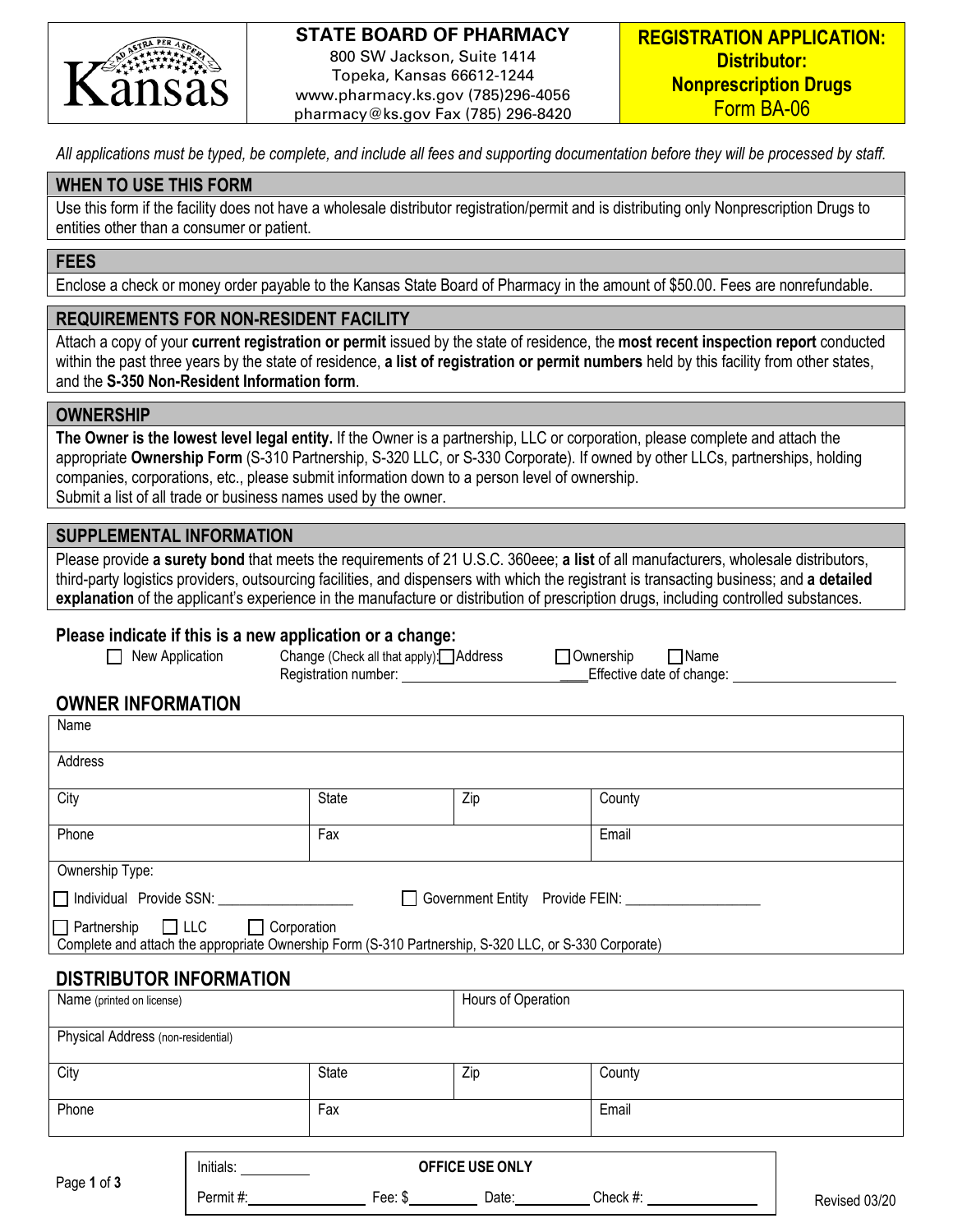

# **STATE BOARD OF PHARMACY**

800 SW Jackson, Suite 1414 Topeka, Kansas 66612-1244 www.pharmacy.ks.gov (785)296-4056 pharmacy@ks.gov Fax (785) 296-8420

# **DESIGNATED REPRESENTATIVE INFORMATION-This should be an individual preferably located at the facility.**

| Name    |       | Title |        |               |
|---------|-------|-------|--------|---------------|
| Address |       |       |        | Date of Birth |
| City    | State | Zip   | County |               |
| Phone   | Fax   |       | Email  |               |

### **AUTHORIZED RESIDENT AGENT INFORMATION** (Per K.A.R. 68-7-12a, must be filed with Kansas Secretary of State)

| Name    |       | Title |        |
|---------|-------|-------|--------|
| Address |       |       |        |
| City    | State | Zip   | County |
| Phone   | Fax   |       | Email  |

### **Designate where all formal correspondence, notices, and renewals should be sent:**

□ Owner DPhysical Location Designated Representative DAuthorized Resident Agent

### **DISCIPLINARY INFORMATION**

Applicant includes the legal ownership entity as well as each individual, owner, partner, corporate officer, director, facility manager, or designated representative.

| I∩Yes ∩No                                                                                                |           | 1. Has the applicant been convicted under any federal, state, or local law relating to drug samples, wholesale or retail drug<br>distribution, manufacturing, dispensing, or distribution of any drug or controlled substance?                   |
|----------------------------------------------------------------------------------------------------------|-----------|--------------------------------------------------------------------------------------------------------------------------------------------------------------------------------------------------------------------------------------------------|
| $\Box$ Yes                                                                                               | $\Box$ No | 2. Has the applicant been convicted of or entered a plea of no contest to any felony?                                                                                                                                                            |
| $\Box$ Yes                                                                                               | $\Box$ No | 3. Has any license or registration, currently or previously held by the applicant been denied, disciplined, censured, revoked,<br>suspended, or surrendered for the dispensing, manufacture or distribution of any drug or controlled substance? |
| $\square$ Yes                                                                                            | $\Box$ No | 4. Has the applicant ever furnished false or fraudulent material on any application made in connection with the dispensing,<br>manufacture or distribution of any drug?                                                                          |
| If yes to any of the above questions, please attach Form S-300: Disciplinary History.                    |           |                                                                                                                                                                                                                                                  |
| $\square$ Yes                                                                                            | l INo     | 5. Has the applicant complied with all registration requirements under any previous or current licenses or registrations?                                                                                                                        |
| $\square$ Yes                                                                                            | $\Box$ No | 6. Has the applicant complied with all requirements to maintain and make available to the Board or to any federal, state, or local<br>law enforcement officials those records required by the Food, Drug, and Cosmetic Act?                      |
| If no to the above question, please attach a detailed explanation along with any relevant documentation. |           |                                                                                                                                                                                                                                                  |